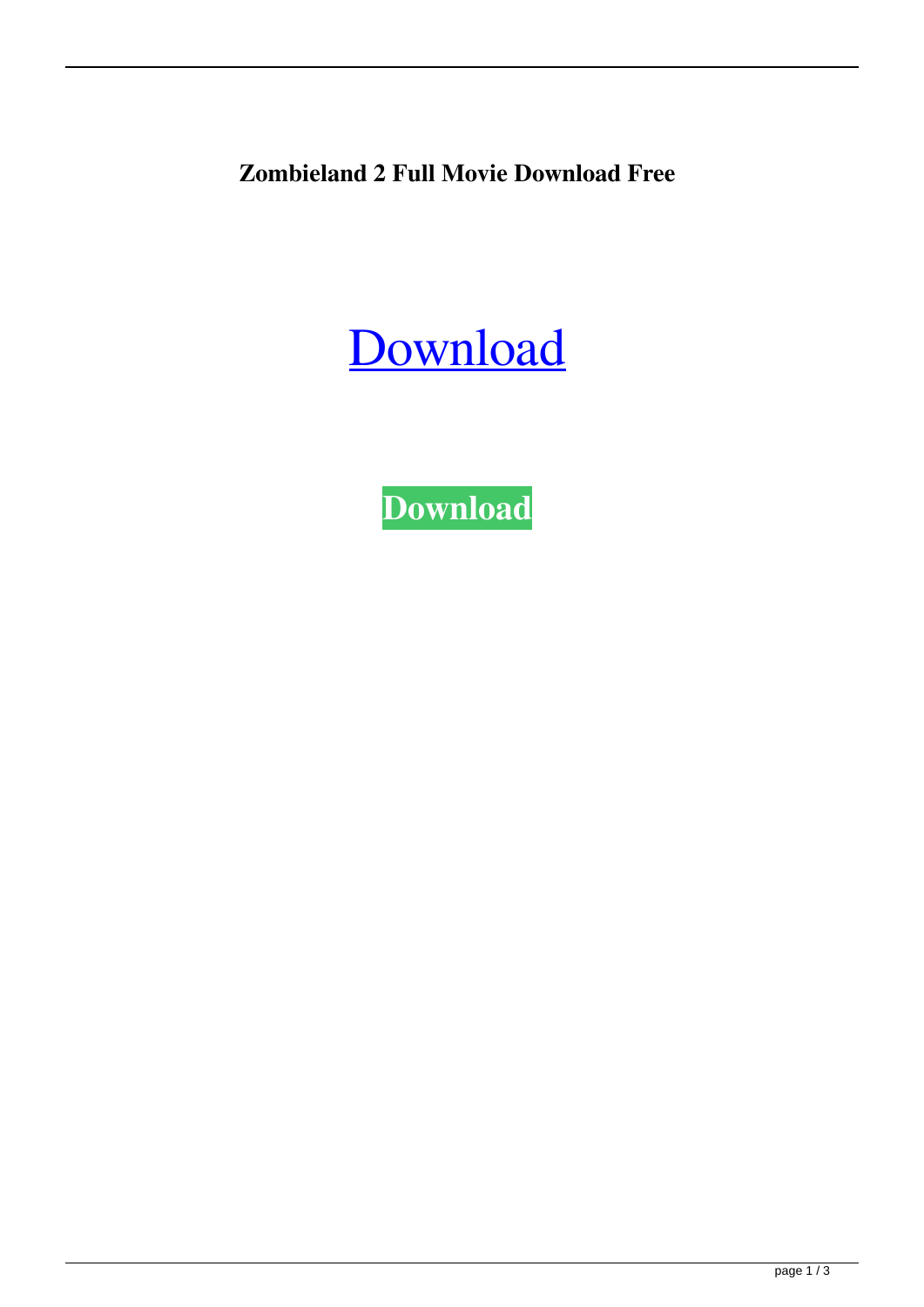Category:2019 films Category:American films Category:English-language films Category:2010s comedy horror films Category:2010s sequel films Category:2010s teen comedy films Category:2010s teen horror films Category:2010s teen romance films Category:American zombie comedy films Category:American comedy horror films Category:American sequel films Category:American teen comedy films Category:American teen romance films Category:American teen horror films Category:American splatter films Category:American zombie films Category:Comedy horror films Category:Directorial debut films Category:Films about dysfunctional families Category:Films directed by Ruben Fleischer Category:Films set in 1999 Category:Films set in 1999 Category:Films set in Brooklyn Category:Films shot in New York (state) Category:Sony Pictures direct-to-video films Category:Films produced by Gavin O'ConnorQ: Fusion of \$A\$ and \$BA\$ does not imply the same thing as \$BA\$ and \$A\$ I can't see why the following is true: Theorem: If \$A\$ is a subgroup of \$G\$ and \$B\$ is a group, then \$\$A\cap B  $=$  A \cdot B  $=$  B \cdot A  $=$  B(A \cdot B)\$\$ Proof: \$A \subseteq A \cdot B\$: Let \$a \in A\$. Then there exists \$b \in B\$ such that  $a = bb^{\{-1\}}$  \in A \cdot B\$. Hence, \$A \subseteq A \cdot B\$. Now let \$x \in A\cdot B\$ be arbitrary. Then  $x = a_1b_1 =$  $\cdot \cdots = a_nb_n$  for some  $a_1,\cdots,a_n \in A$  and  $b_1,\cdots,b_n \in B$ . Then  $a_1b_1 \cdots a_n b_n = a_1b_1b_2$  $\cdots$  b\_n\$. Now,  $a_1b_1b_2 \cdots b_n$  \in A\$ by  $b_2 \in B$ \$, and hence  $a_1b_1b_2$